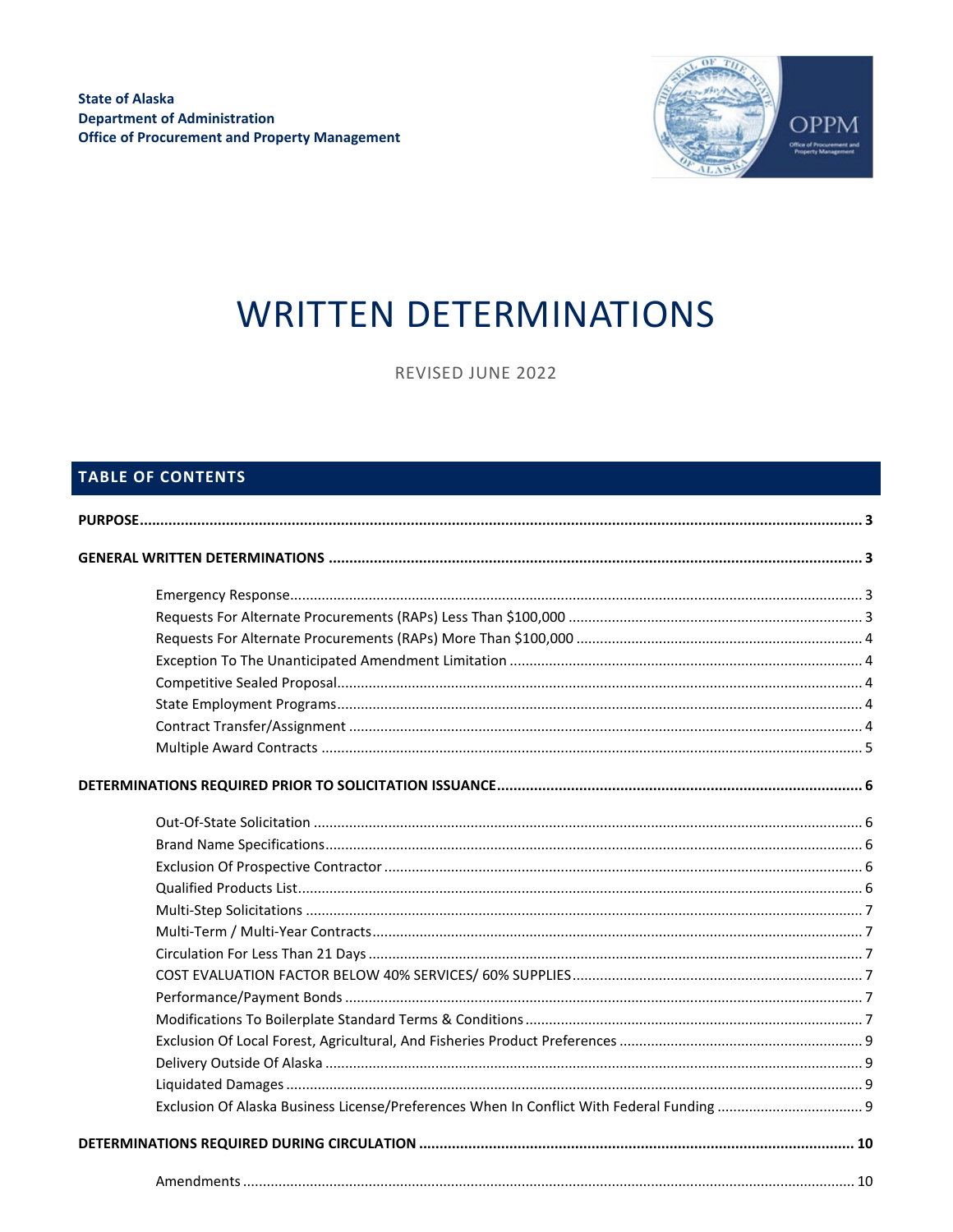# Office of Procurement and Property Management | Written Determinations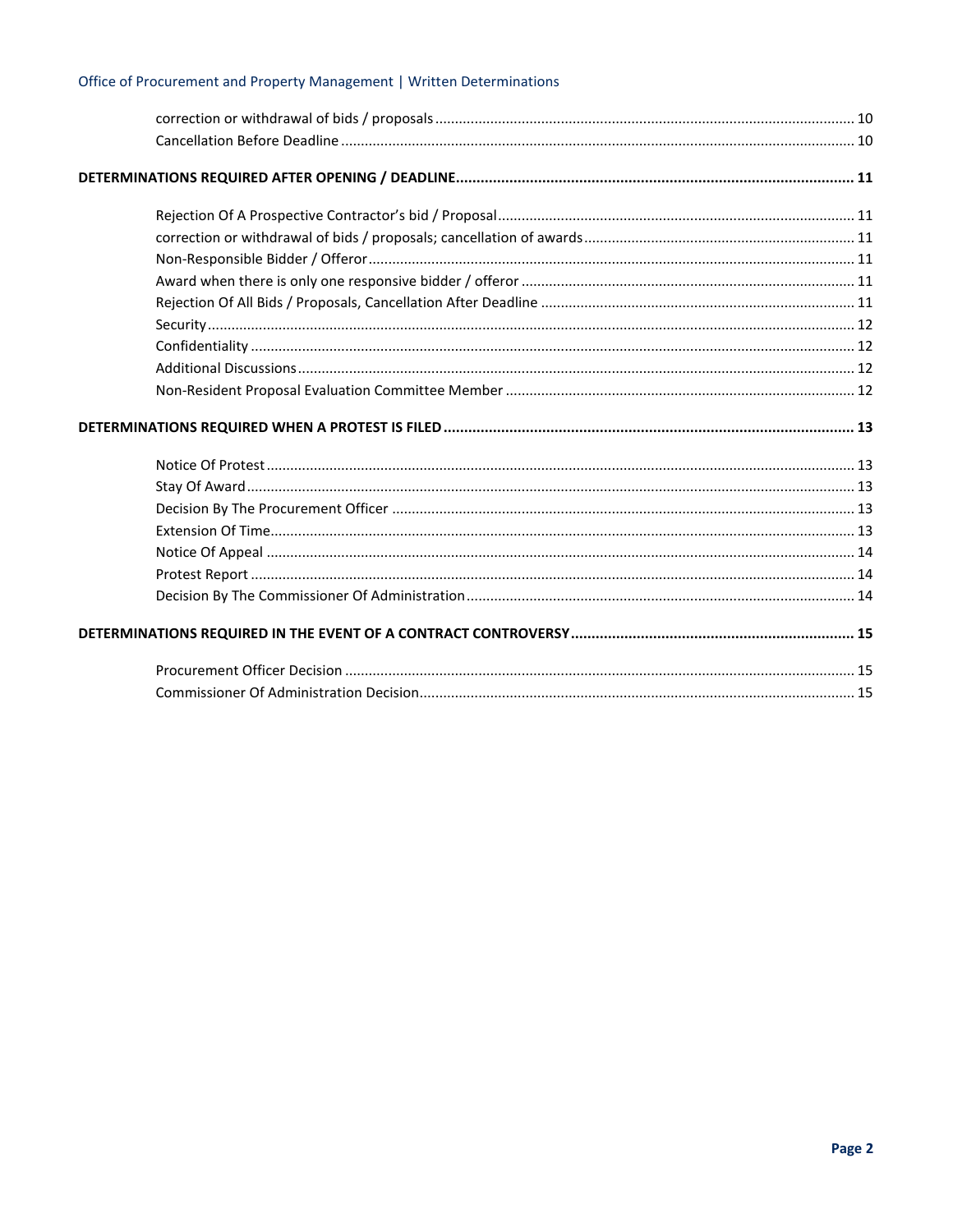# <span id="page-2-0"></span>**PURPOSE**

This manual provides guidance to the procurement officer when preparing determinations required by statute and regulation throughout the solicitation, award, and contract administration processes.

When the statutes or regulations require a determination by the procurement officer, chief procurement officer, commissioner of administration or commissioner of transportation & public facilities, a written determination must be prepared. Depending on the determination called for and the specific delegation of authority provided to the person preparing the determination, either a recommendation requiring a higher approval or the final determination must be prepared by the procurement officer.

The listed determinations must be reviewed for every procurement action, and the required determinations shall be made. In the event that additional information is needed by the procurement officer, they should consult the statute and the regulation referenced. If circumstances warrant an alternate format, you may use an alternate approach provided it meets the minimum requirements of statute and regulation.

# <span id="page-2-2"></span><span id="page-2-1"></span>**GENERAL WRITTEN DETERMINATIONS**

## EMERGENCY RESPONSE

| Approval:   | <b>Procurement Officer</b>    |
|-------------|-------------------------------|
| Form:       | Memo to Procurement File      |
| Reference:  | AS 36.30.310 / 2 AAC 12.450   |
| Applies To: | <b>Emergency Procurements</b> |

A written determination is required if there is not sufficient time for the chief procurement officer to make the determination per AS 36.30.310 (generally, if action needs to be taken within 72 hours). The procurement must be made in accordance with 2 AAC 12.450. If practical, approval by the head of the agency must be obtained before an emergency procurement of \$50,000 or more is made. A record of each agency emergency determination, including a copy of the determination, the procurement document, and a Procurement Report (Form 02-115), must be prepared and forwarded to the Office of Procurement and Property Management (OPPM) within 5 days of completion of the procurement.

## <span id="page-2-3"></span>REQUESTS FOR ALTERNATE PROCUREMENTS (RAPS) LESS THAN \$100,000

| Approval:  | Head of Agency                              |
|------------|---------------------------------------------|
| Form:      | RAP (Form 02-100)                           |
| Reference: | AS 36.30.300, 305, 320 / 2 AAC 12.410 - 430 |

A written determination is required to approve RAP's in amounts which do not exceed the statutory limit for Small Procurements for:

- a) Single Source procurements for supplies, services, and professional services, in accordance with AS 36.30.300, 2 AAC 12.410-420 and the Administrative Manual.
- b) Limited Competition procurements for supplies, services, and professional services, in accordance with AS 36.30.305, 2 AAC 12.430 and the Administrative Manual.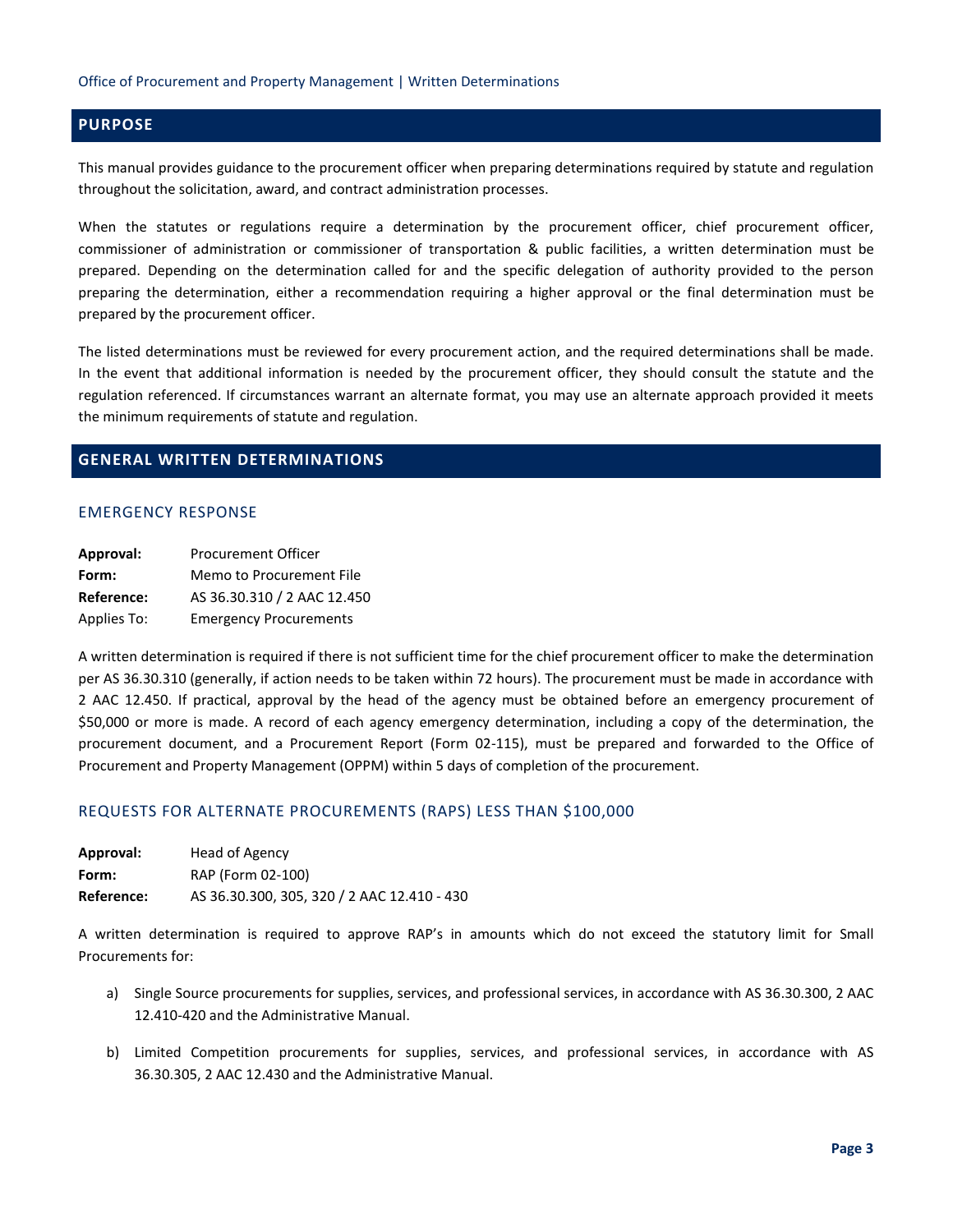## Office of Procurement and Property Management | Written Determinations

This approval authority may not be sub-delegated below the level of deputy commissioner, assistant commissioner, or director of administrative services.

## <span id="page-3-0"></span>REQUESTS FOR ALTERNATE PROCUREMENTS (RAPS) MORE THAN \$100,000

| Approval:  | Chief Procurement Officer                                      |
|------------|----------------------------------------------------------------|
| Form:      | RAP (Form 02-100)                                              |
| Reference: | AS 36.30.040, 300, 305, 308, 310 / 2 AAC 12.410, 430, 440, 575 |

A written determination is required prior to making a single source, or limited competition procurement above \$100,000, an innovative procurement, or an emergency procurement if sufficient time exists.

## <span id="page-3-1"></span>EXCEPTION TO THE UNANTICIPATED AMENDMENT LIMITATION

| Approval:  | <b>Chief Procurement Officer</b> |
|------------|----------------------------------|
| Form:      | RAP (02-100)                     |
| Reference: | 2 AAC 12.485                     |

A written determination is required to exceed the contract amendment limitation of the lesser of 20% of the current contract term value or \$100,000. The determination must address the legitimacy of the amendment, whether the additional work is within the scope of the original contract, whether the contract contains clauses allowing modification, and whether the amendment represents a change that alters the main purpose of the original contract or constitutes a new undertaking.

## <span id="page-3-2"></span>COMPETITIVE SEALED PROPOSAL

| Approval:  | Procurement Officer         |
|------------|-----------------------------|
| Form:      | Memo to File                |
| Reference: | AS 36.30.200 / 2 AAC 12.215 |

A written determination is required prior to using a competitive sealed proposal instead of a competitive sealed bid.

# <span id="page-3-3"></span>STATE EMPLOYMENT PROGRAMS

| Approval:  | <b>Procurement Officer</b>  |
|------------|-----------------------------|
| Form:      | Memo to File                |
| Reference: | AS 36.30.311 / 2 AAC 12.050 |

A written determination is required before procuring supplies or services from state employment programs or youth education and employment programs.

## <span id="page-3-4"></span>CONTRACT TRANSFER/ASSIGNMENT

| Approval:  | <b>Procurement Officer</b>  |
|------------|-----------------------------|
| Form:      | Memo to File                |
| Reference: | AS 36.30.040 / 2 AAC 12.480 |

A written determination is required before a contract or subcontract is transferred or otherwise assigned.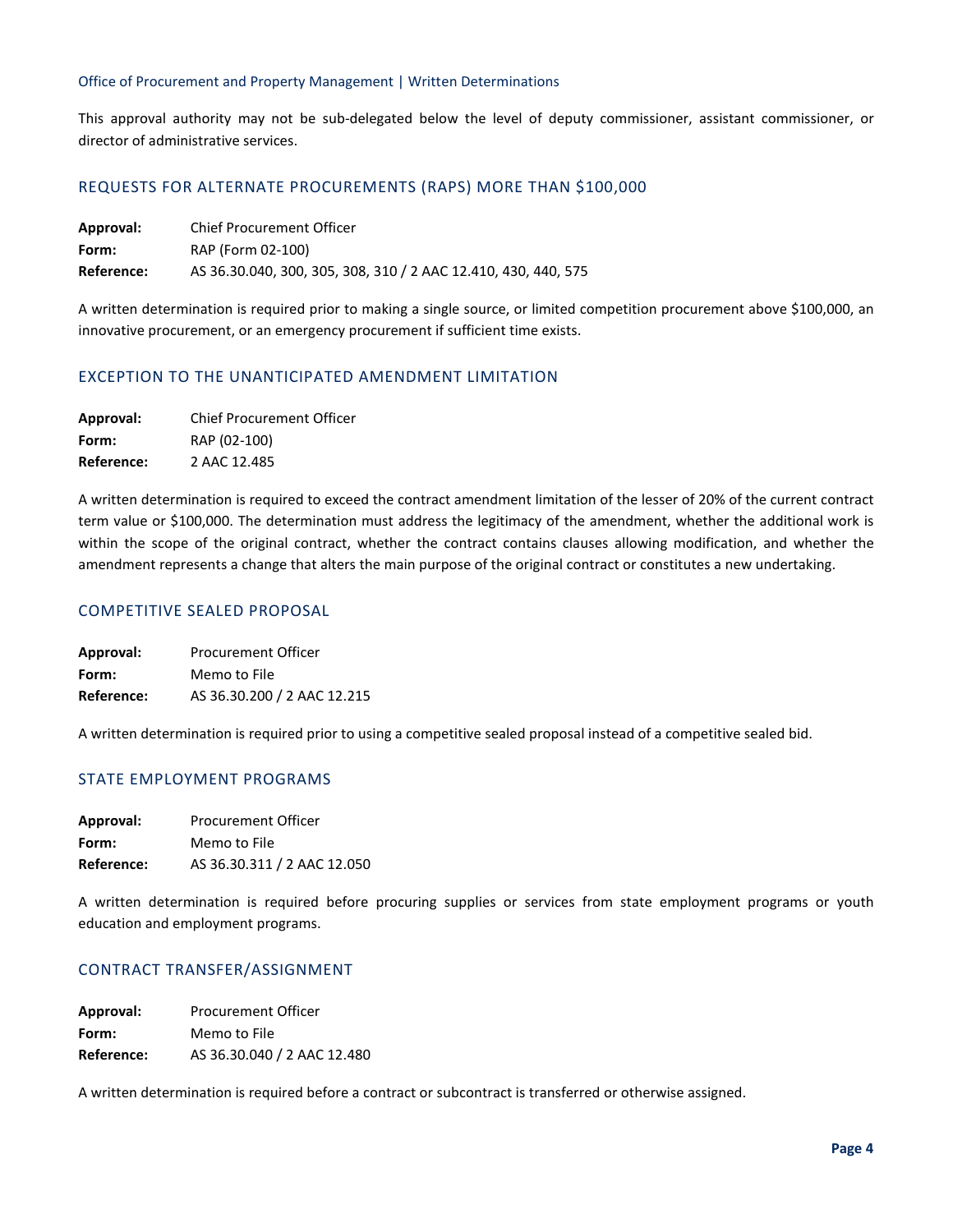# <span id="page-4-0"></span>MULTIPLE AWARD CONTRACTS

**Approval:** Procurement Officer **Form:** Memo to File **Reference:** 2 AAC 12.920

A written determination is required before a solicitation is issued for multiple contracts. 2 AAC 12.920 MULTIPLE AWARD, says that multiple awards may be made if award to two or more offerors of similar products is required for the state to get adequate delivery, service, or product compatibility. The solicitation must specify how the multiple contracts will be utilized by the state.

Multiple awards may not be made:

- a) if a single award will meet the state's needs without sacrificing economy or service,
- b) based on the product preference of a user when that preference is not related to the utility or economy of the product, or
- c) for the sole purpose of dividing the procurement among certain vendors.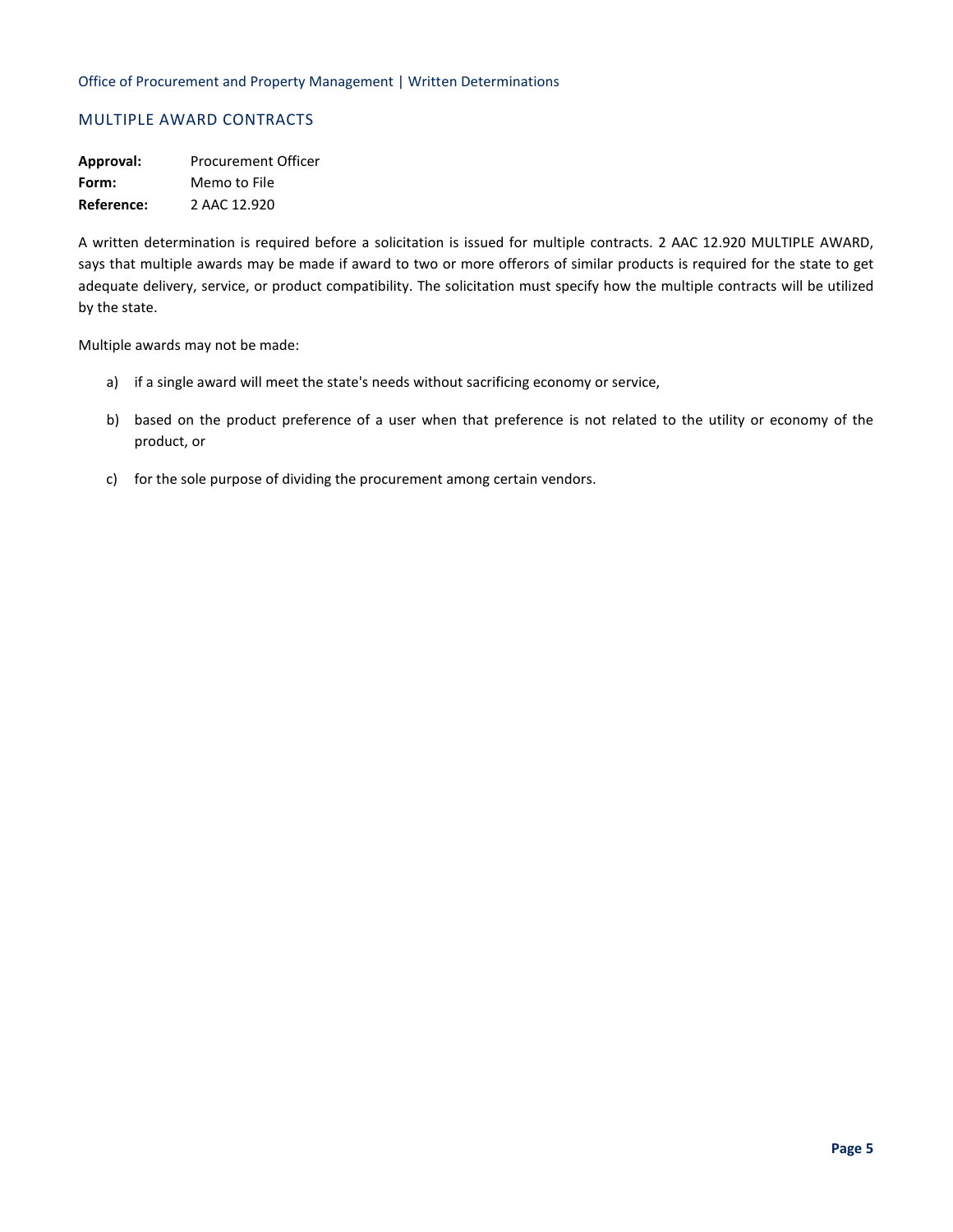# <span id="page-5-1"></span><span id="page-5-0"></span>**DETERMINATIONS REQUIRED PRIOR TO SOLICITATION ISSUANCE**

## OUT-OF-STATE SOLICITATION

| Approval:  | <b>Chief Procurement Officer</b>               |
|------------|------------------------------------------------|
| Form:      | Memo Approved by the Chief procurement officer |
| Reference: | AS 36.30.130 / AAM 81.090                      |

A written determination is required in order to provide public notice outside Alaska. When providing public notice of a solicitation, advertisements may be placed only in newspapers or media intended to reach prospective Alaskan offerors. However, if an out-of-state vendor requests a copy of the Request for Proposal (RFP) during the solicitation, the procurement officer must provide one.

Situations may arise that make it impracticable to solicit only from Alaskan offerors. The chief procurement officer will consider exceptions to this requirement if the procurement officer demonstrates that it is impracticable to solicit competition from Alaskan vendors only.

## <span id="page-5-2"></span>BRAND NAME SPECIFICATIONS

| Approval:  | Procurement Officer              |
|------------|----------------------------------|
| Form:      | Memo to File                     |
| Reference: | AS 36.30.040, 060 / 2 AAC 12.100 |

A written determination is required to limit the procurement of items to a specific manufacturer's name or catalog numbers.

## <span id="page-5-3"></span>EXCLUSION OF PROSPECTIVE CONTRACTOR

| Approval:  | <b>Procurement Officer</b>       |
|------------|----------------------------------|
| Form:      | Memo to File                     |
| Reference: | AS 36.30.040, 050 / 2 AAC 12.020 |

A written determination is required to exclude a prospective contractor from submitting a proposal.

## <span id="page-5-4"></span>QUALIFIED PRODUCTS LIST

| Approval:         | Chief Procurement Officer or Commissioner of Transportation & Public Facilities                 |
|-------------------|-------------------------------------------------------------------------------------------------|
| Form:             | Memo Approved by Chief Procurement Officer / Commissioner of Transportation & Public Facilities |
| <b>Reference:</b> | AS 36.30.040, 060 / 2 AAC 12.110                                                                |

A written determination is required to develop a qualified products list if testing or examination of the supplies or construction items, before issuance of the solicitation, is desirable or necessary in order to satisfy state requirements.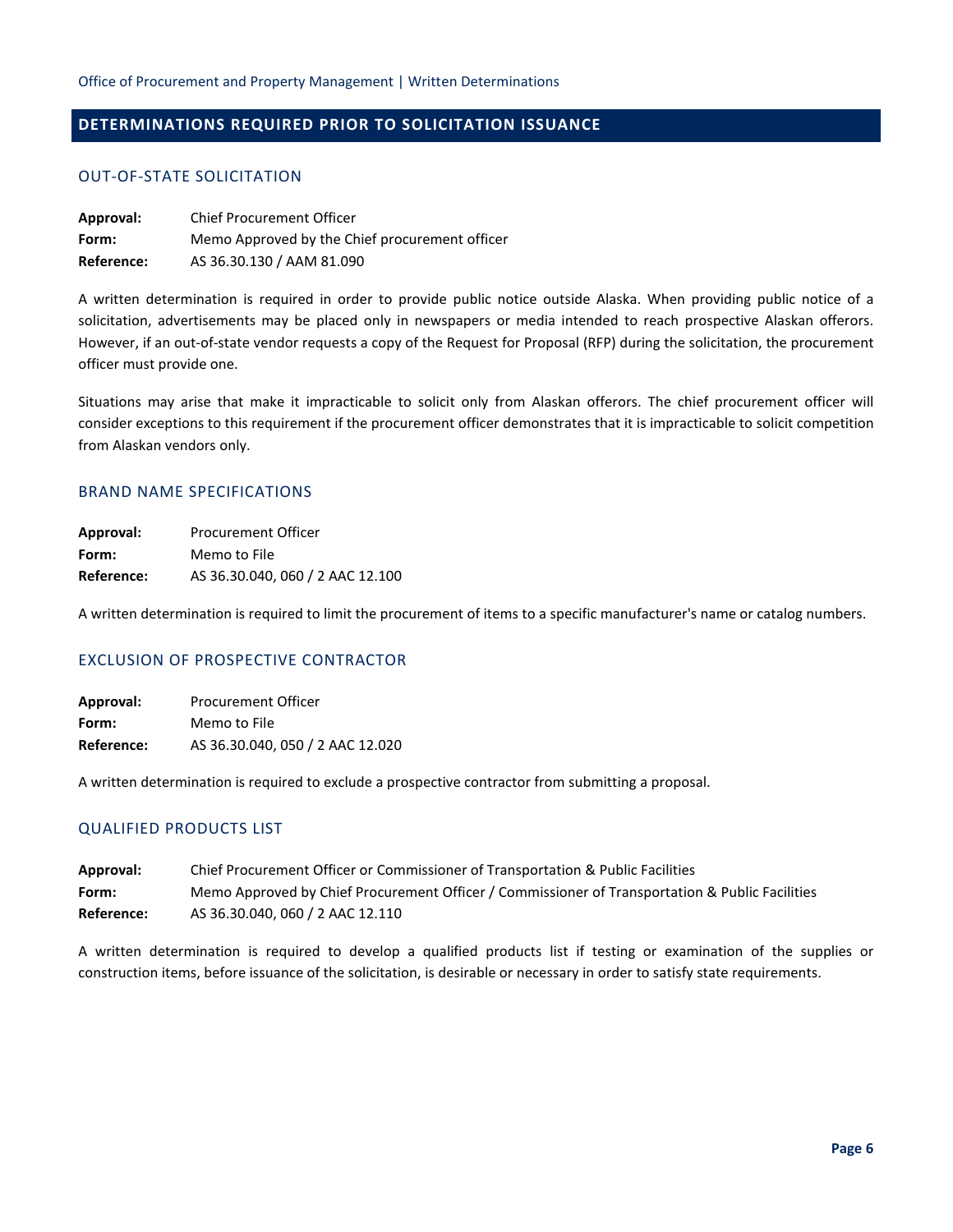# <span id="page-6-0"></span>MULTI-STEP SOLICITATIONS

**Approval:** Procurement Officer **Form:** Memo to File **Reference:** AS 36.30.190, 265

A written determination is required prior to soliciting multi-step bids or proposals.

# <span id="page-6-1"></span>MULTI-TERM / MULTI-YEAR CONTRACTS

**Approval:** Procurement Officer **Form:** Memo to File **Reference:** AS 36.30.390

A written determination is required before using a multi-term or multi-year contract.

# <span id="page-6-2"></span>CIRCULATION FOR LESS THAN 21 DAYS

**Approval:** Procurement Officer **Form:** Memo to File **Reference:** AS 36.30.040, .130

A written determination is required to limit RFP circulation period to less than 21 calendar days.

## <span id="page-6-3"></span>COST EVALUATION FACTOR BELOW 40% SERVICES/ 60% SUPPLIES

**Approval:** Chief Procurement Officer **Form:** Waiver Request Memo **Reference:** AAM 81.470(3)

A written determination is required to evaluate cost lower than 40% for service contracts or 60% for supply contracts. The procurement officer must explain with particularity why it is not in the State's best interest to use the minimum percentages listed above, and why those minimums will prevent the agency from accomplishing its public mission.

## <span id="page-6-4"></span>PERFORMANCE/PAYMENT BONDS

| Approval:         | Chief Procurement Officer or Head of the Purchasing Agency                     |
|-------------------|--------------------------------------------------------------------------------|
| Form:             | Memo Approved by the Chief Procurement Officer / Head of the Purchasing Agency |
| <b>Reference:</b> | 2 AAC 12.810                                                                   |

A written determination is required to include a performance or payment bond into a RFP. The procurement officer shall establish a need for the bond. The amount shall be calculated to cover the risk to the state based on the cost of the premium price to obtain performance after a default.

## <span id="page-6-5"></span>MODIFICATIONS TO BOILERPLATE STANDARD TERMS & CONDITIONS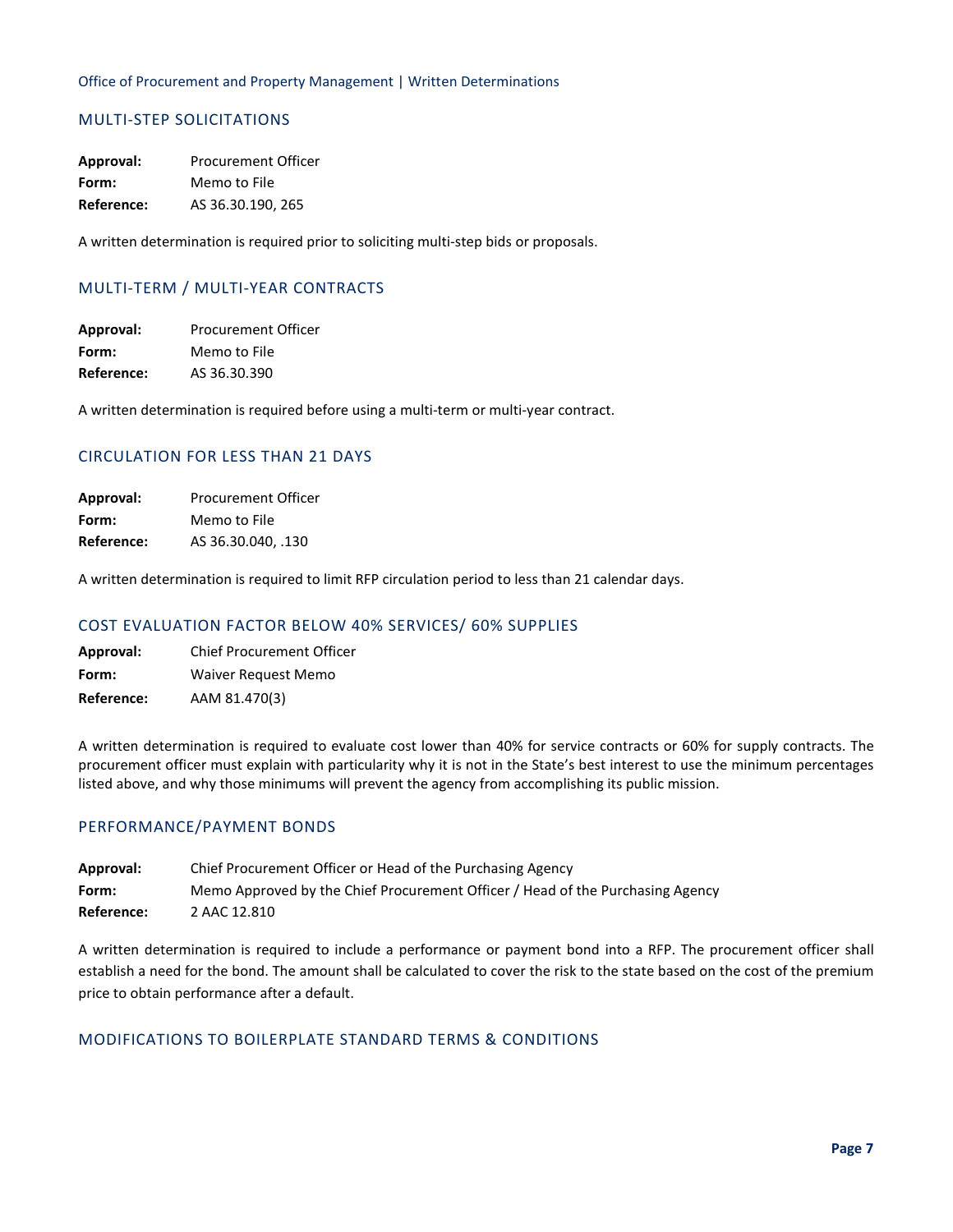## Office of Procurement and Property Management | Written Determinations

**Approval:** Attorney General's Office **Form:** Memo **Reference:** AS 36.30.460

A written determination is required to vary the clauses adopted under AS 36.30.430 (boilerplate, standard contract clauses) for inclusion in a particular state contract (Ref. AS 36.30.460). **Form:** Memo approved by AG's Office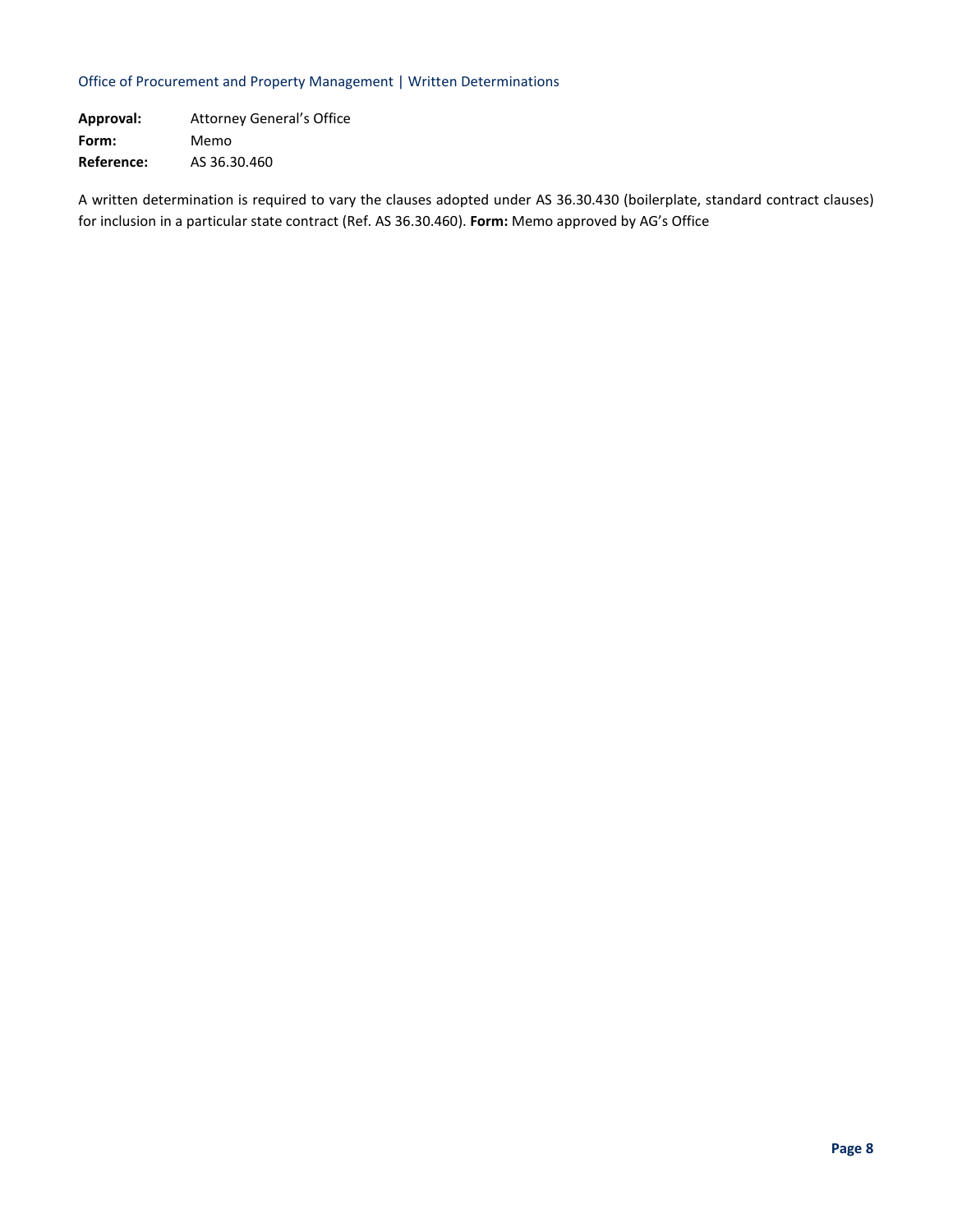# <span id="page-8-0"></span>EXCLUSION OF LOCAL FOREST, AGRICULTURAL, AND FISHERIES PRODUCT PREFERENCES

**Approval:** Procurement Officer **Form:** Memo to File **Reference:** AS 36.15.010, 050

A written determination is required to exclude local forest products and local agricultural and fisheries product preferences from a solicitation.

## <span id="page-8-1"></span>DELIVERY OUTSIDE OF ALASKA

| Approval:  | <b>Procurement Officer</b> |
|------------|----------------------------|
| Form:      | Memo to File               |
| Reference: | AS 36.30.331               |

A written determination is required to use a point of delivery outside the State of Alaska.

## <span id="page-8-2"></span>LIQUIDATED DAMAGES

| Approval:  | <b>Procurement Officer</b> |
|------------|----------------------------|
| Form:      | Memo to File               |
| Reference: | 2 AAC 12.475               |

A written determination is required to include a liquidated damages clause in a solicitation. The procurement officer shall establish a need for the liquidated damages clause. The amount shall be calculated to cover actual damages that may be incurred by the state.

## <span id="page-8-3"></span>EXCLUSION OF ALASKA BUSINESS LICENSE/PREFERENCES WHEN IN CONFLICT WITH FEDERAL FUNDING

**Approval:** Procurement Officer **Form:** Memo to File **Reference:** AS 36.30.040, 890 / 2 AAC 12.730

A written determination is required to exclude the Alaska business license requirement; the Alaska bidder preference; or the Alaska product preference, from a procurement where federal assistance or money is involved and there is a conflict between a provision of this chapter and a federal statute, regulation, policy, or requirement, the procurement officer shall comply with the federal statute, regulation, policy, or requirement.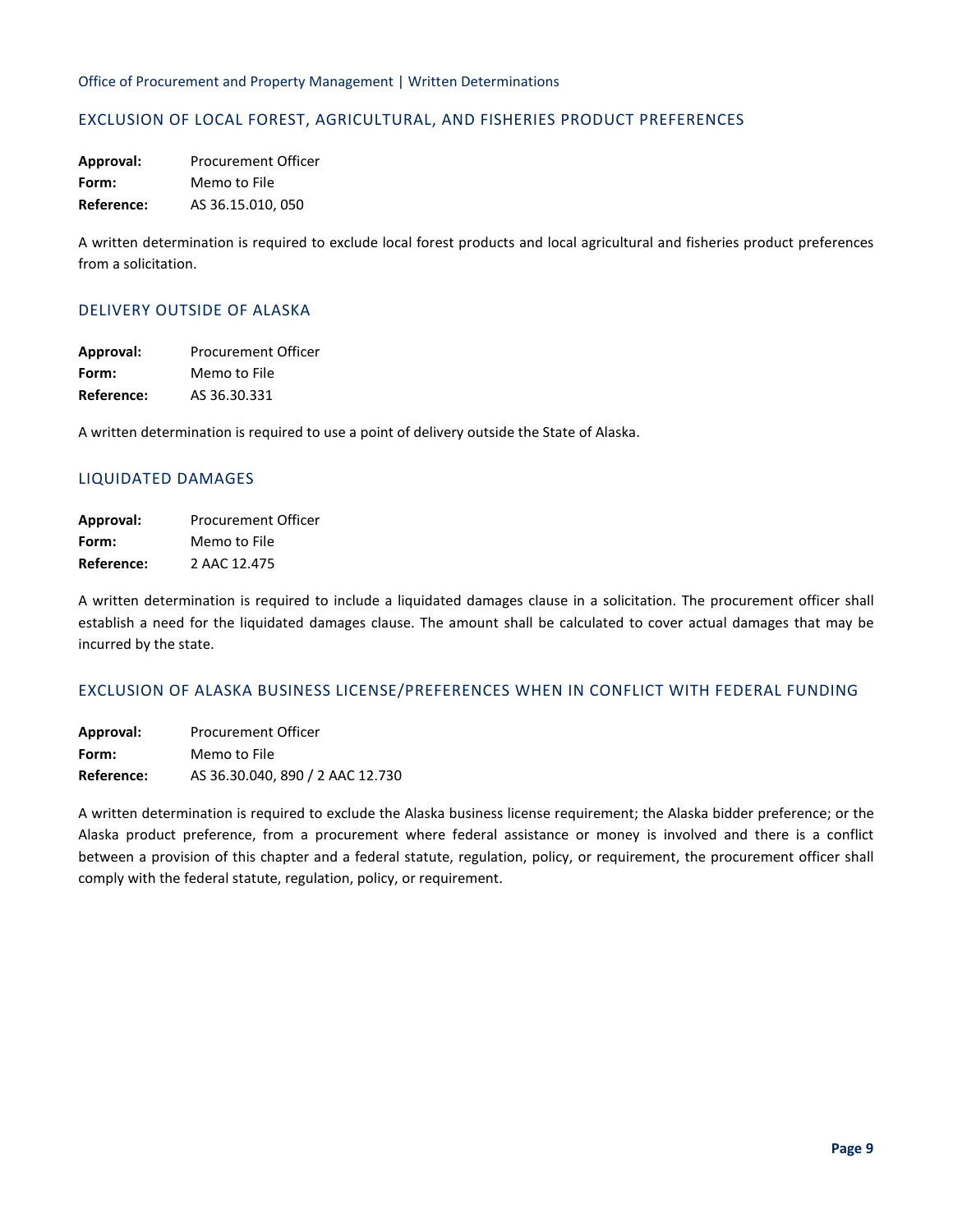# <span id="page-9-1"></span><span id="page-9-0"></span>**DETERMINATIONS REQUIRED DURING CIRCULATION**

## AMENDMENTS

| Approval:  | <b>Procurement Officer</b>       |
|------------|----------------------------------|
| Form:      | Memo to File                     |
| Reference: | AS 36.30.040, 350 / 2 AAC 12.850 |

A written determination is required to amend a solicitation, even if the amendment only extends the deadline.

# <span id="page-9-2"></span>CORRECTION OR WITHDRAWAL OF BIDS / PROPOSALS

| Approval:  | <b>Procurement Officer</b>            |
|------------|---------------------------------------|
| Form:      | Memo to File                          |
| Reference: | AS 36.30.040, 160 / 2 AAC 12.140, 230 |

A written determination is required to permit the correction or withdrawal of a bid / proposal.

# <span id="page-9-3"></span>CANCELLATION BEFORE DEADLINE

| Approval:  | <b>Procurement Officer</b>       |
|------------|----------------------------------|
| Form:      | Memo to File                     |
| Reference: | AS 36.30.040, 350 / 2 AAC 12.850 |

A written determination is required to cancel a solicitation in whole or in part before the deadline, even if the amendment only cancels one item.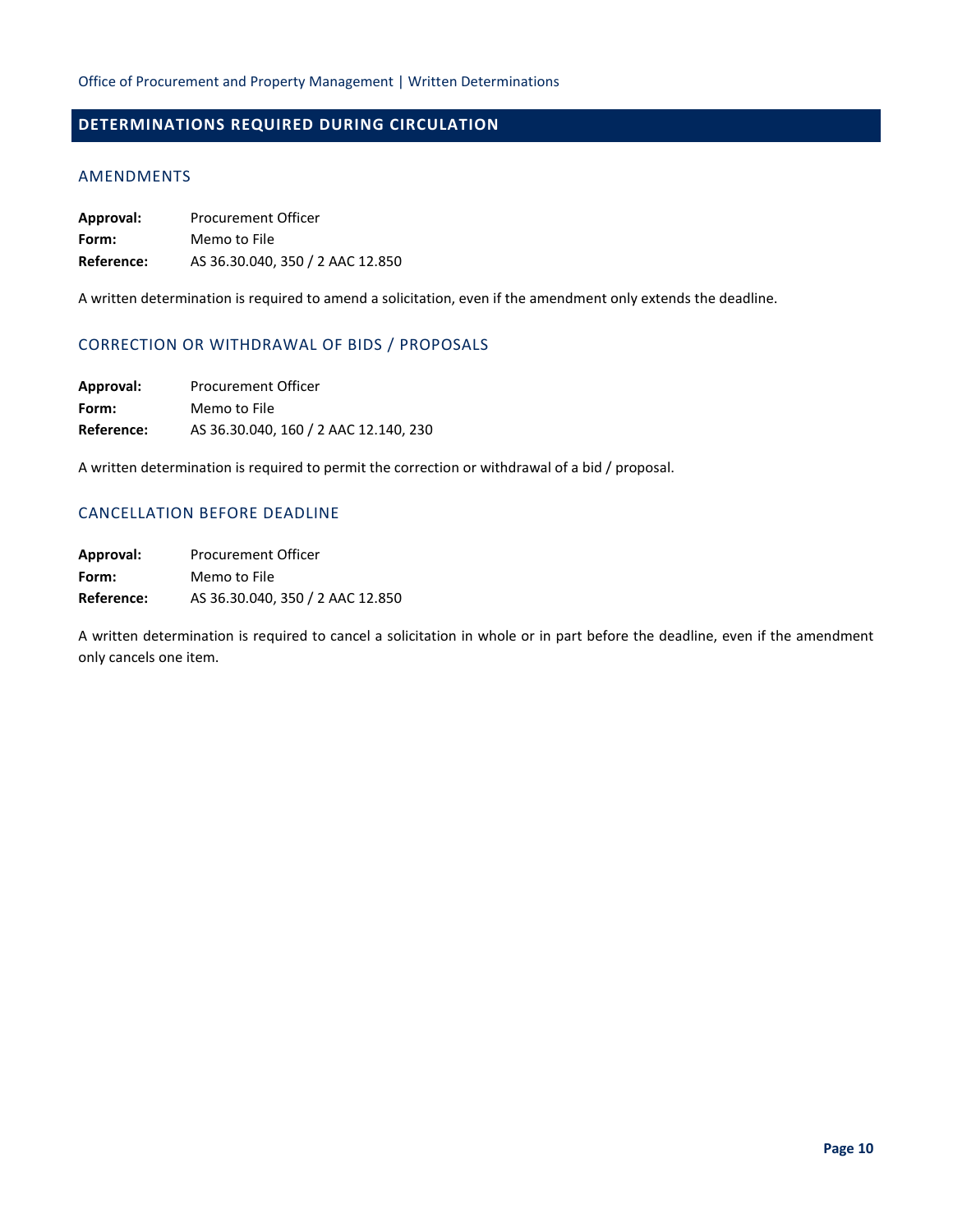# <span id="page-10-1"></span><span id="page-10-0"></span>**DETERMINATIONS REQUIRED AFTER OPENING / DEADLINE**

## REJECTION OF A PROSPECTIVE CONTRACTOR'S BID / PROPOSAL

**Approval:** Procurement Officer **Form:** Memo to File **Reference:** AS 36.30.040 / 2 AAC 12.020

A written determination is required to reject a prospective contractor's proposal if they assisted in drafting the Request for Proposal or gained substantial information regarding the RFP.

## <span id="page-10-2"></span>CORRECTION OR WITHDRAWAL OF BIDS / PROPOSALS; CANCELLATION OF AWARDS

| Approval:  | <b>Procurement Officer</b>                 |  |
|------------|--------------------------------------------|--|
| Form:      | Memo to File                               |  |
| Reference: | AS 36.30.040, 160 / 2 AAC 12.160, 170, 250 |  |

A written determination is required to permit the correction or withdrawal of a bid / proposal, or to cancel an award of contract based on a mistake.

## <span id="page-10-3"></span>NON-RESPONSIBLE BIDDER / OFFEROR

| Approval:  | <b>Procurement Officer</b>       |
|------------|----------------------------------|
| Form:      | Memo to File                     |
| Reference: | AS 36.30.040, 360 / 2 AAC 12.500 |

A written determination is required to determine that the prospective contractor is not a responsible offeror.

## <span id="page-10-4"></span>AWARD WHEN THERE IS ONLY ONE RESPONSIVE BIDDER / OFFEROR

| Approval:  | Procurement Officer              |
|------------|----------------------------------|
| Form:      | Memo to File                     |
| Reference: | AS 36.30.040, 350 / 2 AAC 12.190 |

When only one responsive bid or proposal is received, award may be made to the single bidder or offeror upon written determination.

## <span id="page-10-5"></span>REJECTION OF ALL BIDS / PROPOSALS, CANCELLATION AFTER DEADLINE

| Approval:  | Chief Procurement Officer or Head of Purchasing Agency                 |
|------------|------------------------------------------------------------------------|
| Form:      | Memo Approved by Chief Procurement Officer / Head of Purchasing Agency |
| Reference: | AS 36.30.040, 350 / 2 AAC 12.860                                       |

A written determination is required to reject all bids or proposals in whole or in part or to cancel all, or a portion, of a solicitation. This determination is not required when all the bids or proposals are nonresponsive. It is only required when bids or proposals are rejected for one of the reasons listed in the determination.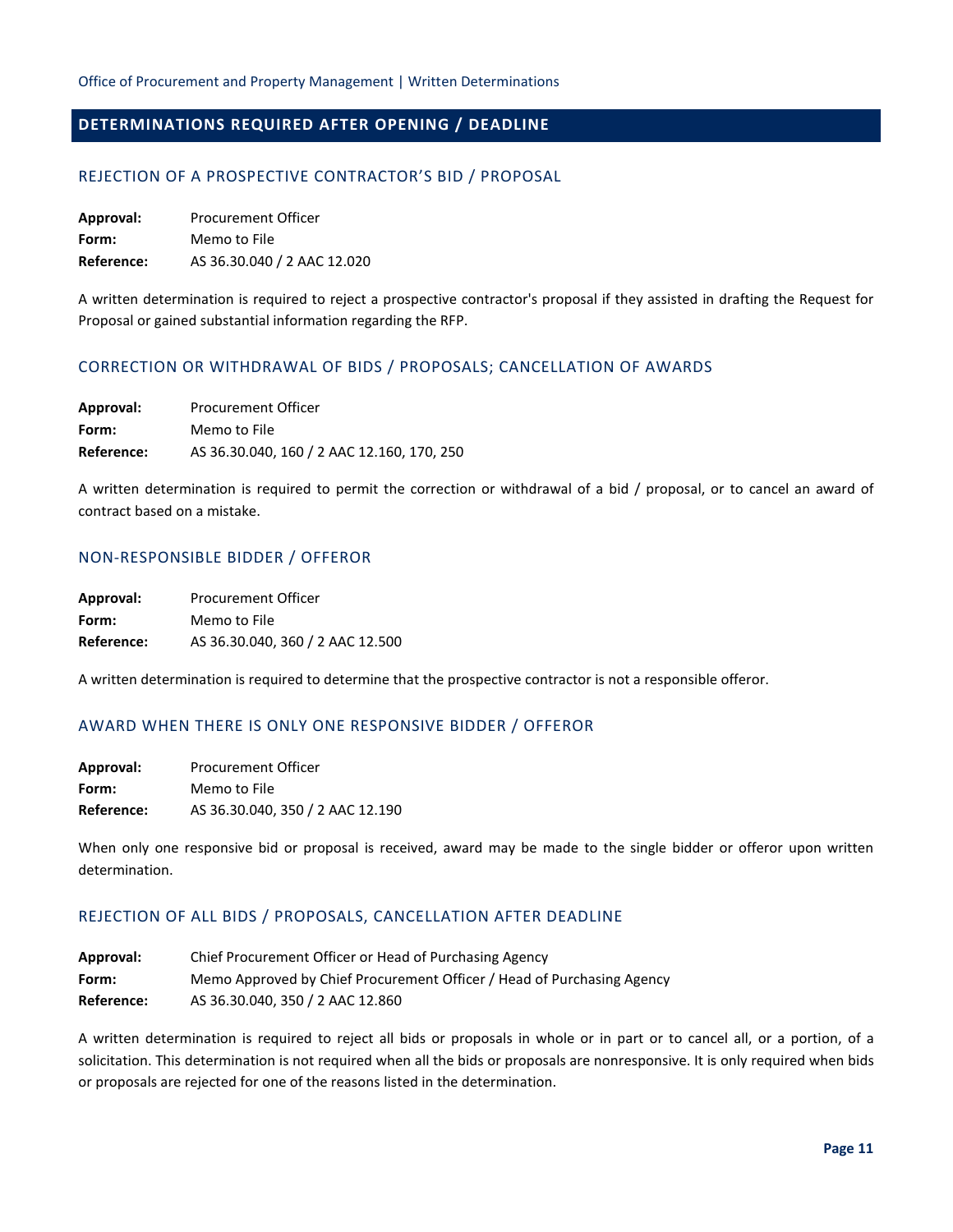# <span id="page-11-0"></span>**SECURITY**

**Approval:** Procurement Officer **Form:** Memo to File **Reference:** AS 36.30.120

A written determination is required when the solicitation requires security. The procurement officer shall reject a bid or proposal that does not comply with the security requirement unless, in accordance with regulations, the procurement officer determines that the bid or proposal fails to comply in a non-substantial manner with the security requirements.

# <span id="page-11-1"></span>CONFIDENTIALITY

| Approval:  | <b>Procurement Officer</b> |
|------------|----------------------------|
| Form:      | Memo to File               |
| Reference: | AS 36.30.230               |

A written determination is required to determine confidentiality and proprietary aspects of a proposal.

## <span id="page-11-2"></span>ADDITIONAL DISCUSSIONS

| Approval:  | Chief Procurement Officer or Head of Purchasing Agency                 |
|------------|------------------------------------------------------------------------|
| Form:      | Memo Approved by Chief Procurement Officer / Head of Purchasing Agency |
| Reference: | AS 36.30.240 / 2 AAC 12.290                                            |

A written determination is required to conduct additional discussions or change the requirements and require a second submission of best and final proposals.

## <span id="page-11-3"></span>NON-RESIDENT PROPOSAL EVALUATION COMMITTEE MEMBER

**Approval:** Commissioner of the Department of Administration **Form:** Memo through Chief Procurement Officer to Commissioner of Administration **Reference:** AAM 81.470

A written determination is required to include a non-resident of the state of Alaska, other than State of Alaska government employees or officials, in a voting capacity on a Proposal Evaluation Committee (PEC).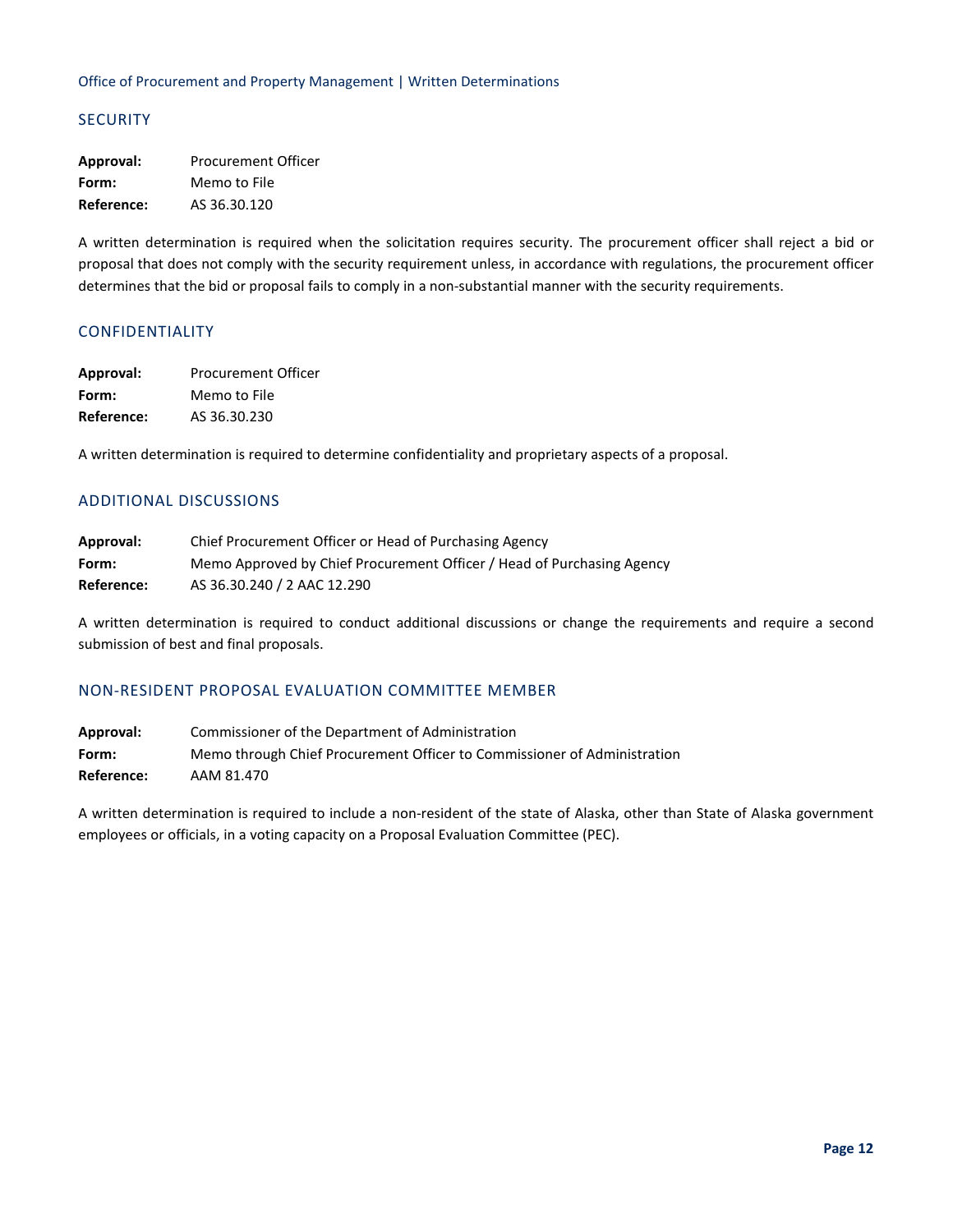# <span id="page-12-1"></span><span id="page-12-0"></span>**DETERMINATIONS REQUIRED WHEN A PROTEST IS FILED**

## NOTICE OF PROTEST

| Approval:  | <b>Procurement Officer</b>   |
|------------|------------------------------|
| Form:      | Letter to Interested Parties |
| Reference: | AS 36.30.570                 |

The procurement officer shall immediately give notice of a protest to the contractor if a contract has been awarded or, if no award has been made, to all interested parties.

## <span id="page-12-2"></span>STAY OF AWARD

| Approval:  | Procurement Officer |
|------------|---------------------|
| Form:      | Memo to File        |
| Reference: | AS 36.30.575        |

The award may be made unless the procurement officer determines in writing that a reasonable probability exists that the protest will be sustained or the stay of award is not contrary to the best interests of the state.

# <span id="page-12-3"></span>DECISION BY THE PROCUREMENT OFFICER

| Approval:  | <b>Procurement Officer</b> |
|------------|----------------------------|
| Form:      | Letter to Protestor        |
| Reference: | AS 36.30.580               |

The procurement officer shall issue a written decision containing the basis of their decision within 15 calendar days after a protest has been filed. A copy of the decision shall be furnished to the protester by certified mail or other method that provides evidence of receipt.

## <span id="page-12-4"></span>EXTENSION OF TIME

**Approval:** Commissioner of Administration or Commissioner of Transportation & Public Facilities **Form:** Memo Approved by the Commissioner of Administration / Transportation & Public Facilities **Reference:** AS 36.30.580

The time for the decision may be extended up to 30 calendar days for good cause by the commissioner of administration or the commissioner of transportation & public facilities, as applicable. If an extension is granted, the procurement officer shall notify the protester in writing of the date the decision is due.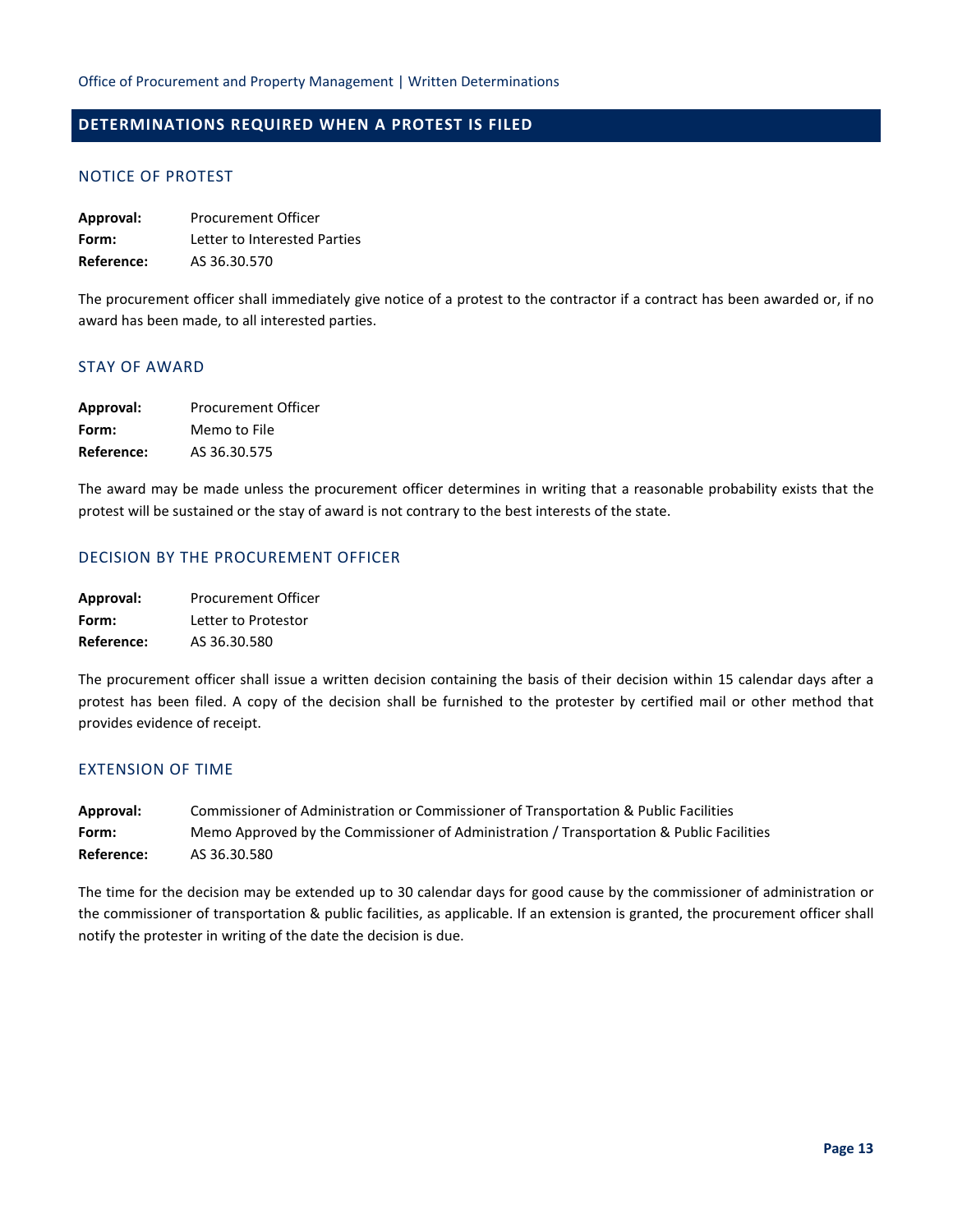# <span id="page-13-0"></span>NOTICE OF APPEAL

| Approval:  | Procurement Officer          |
|------------|------------------------------|
| Form:      | Letter to Interested Parties |
| Reference: | AS 36.30.595 / 2 AAC 12.990  |

The procurement officer shall immediately give notice of an appeal filed under AS 36.30.590 to the contractor if a contract has been awarded or, if no award has been made, to all interested parties.

# <span id="page-13-1"></span>PROTEST REPORT

| Approval:  | <b>Procurement Officer</b>                 |
|------------|--------------------------------------------|
| Form:      | Memo to the Commissioner of Administration |
| Reference: | AS 36.30.605                               |

When a protest appeal is filed, the procurement officer shall prepare and submit to the commissioner of administration a complete report regarding the protest and decision. The procurement officer shall submit this report within ten calendar days of the date the protest appeal is filed. A copy of the report is to be sent to the protester and to all offerors that have requested a copy of the appeal under AS 36.30.595(b).

Within 15 calendar days after receipt of an appellant's comments, the commissioner of administration shall notify the appellant of the acceptance or rejection of the appeal and if rejected, the reason for rejection.

## <span id="page-13-2"></span>DECISION BY THE COMMISSIONER OF ADMINISTRATION

**Approval:** Commissioner of Administration **Form:** Letter to Interested Parties **Reference:** AS 36.30.680

The decision by the Commissioner shall be sent within 20 calendar days after the hearing to all parties by personal service or certified mail.